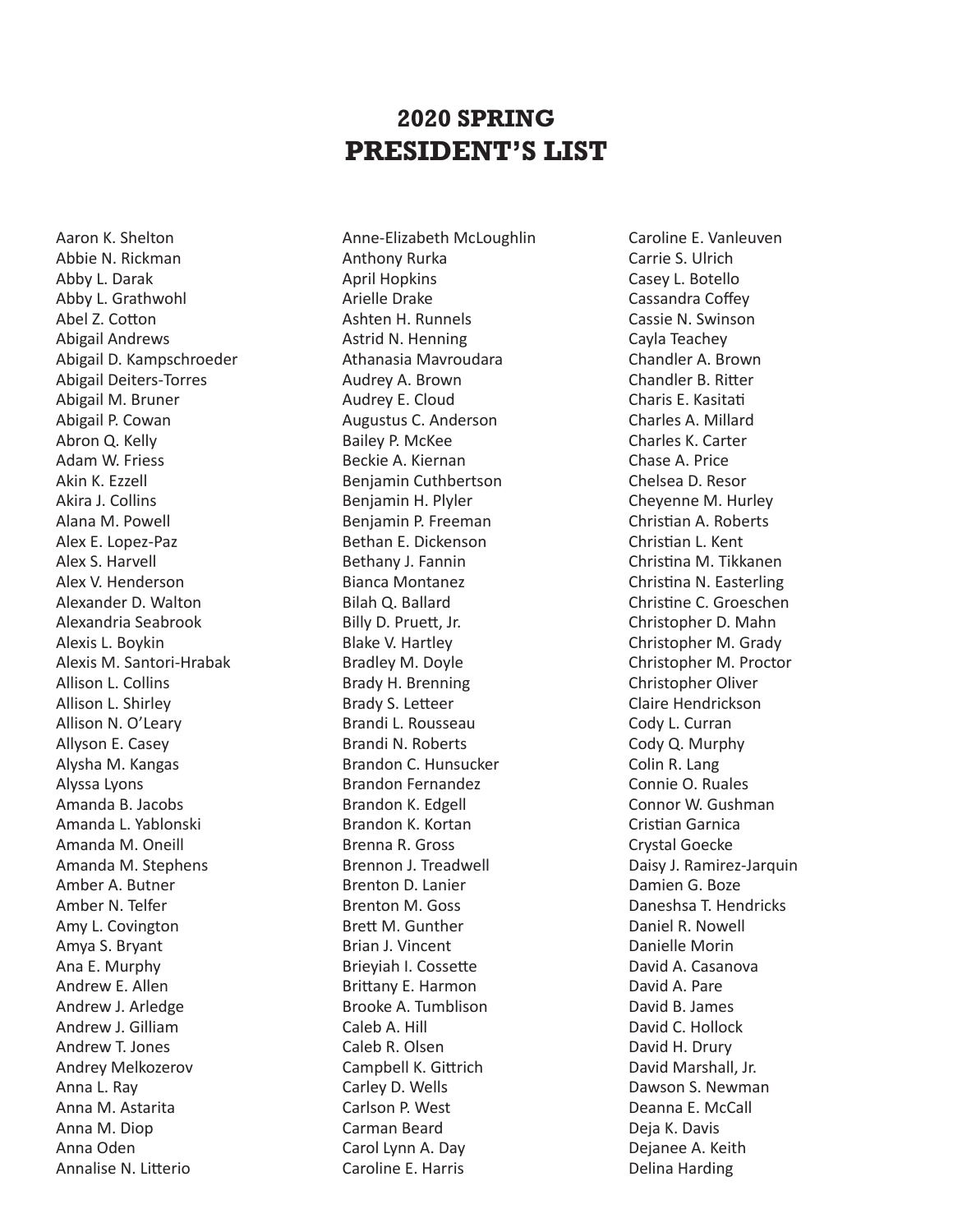Devan A. Pender Dhara S. DeVane Diana Hughes Donna B. Eldredge Donna M. Lane Doria E. Schmidt Dorothy M. Carr Dustin C. McLean Dustin R. Martin Elery Lesher Elias Mondragon Elias S. Anderson Elisabeth M. Huelsman Elizabeth A. Jasenak Elizabeth G. Medlin Elizabeth G. Teeters Elizabeth I. Spott Elizabeth L. Yates Ella C. Floyd Emily C. Squires Emily Garcia-Perez Emily L. Ulip Emma S. Hemingway Eoin J. O'Brien Eric K. Donner Eric K. Killion Erica L. Schneller Erin V. Harvey Ernest L. Brubaker Ethan K. Graves Evan B. Manning Evan M. Starks Eyma Villasenor Faith Grandey Fallon G. Strickland Fallon M. Savino Fermin Chavez-Ramos Frances R. White Francisco Alves Frederick H. McMillan Funmilayo M. Moronfoye Gabrielle L. Kirkman Garrett J. Richards Gary E. Thomas II Gavin Greer Gemma L. Suarez Gentry P. Guzman Geoffrey Taylor George D. Cooper Georgie E. Martin Gerald V. Beattie Gloria M. Guzman Grace A. Lee Grace M. Fulton Griffin D. Hayward

Hailey E. Cumbie Halcyon E. Turlik Haley B. Jordan Haley M. Parnell Han L. Ngo Hanna R. Wrubluski Hannah A. Cotton Hannah L. Autry Hannah L. Goodyear Hannah L. Peters Hannah R. Spillane Harrison J. Johnson Haven C. Best Hayden E. Hill Hayden J. Gallimore Heather L. Hutchinson Heather L. Long Heather N. Thompson Heather R. Tripp Helena N. Schutte Herica Ortiz Hope A. Brown Hugh M. Slack Isaiah A. Arebalo Iuliia Smith Jack M. Stack Jaclyn Crew Jacob A. Johnson Jacob D. Herd Jacob D. Samuels Jacob E. Coffman Jacob L. Barnhardt Jacob M. Childress Jacob T. Hunley Jaden Vanwyngaarden James A. Cole James C. Evans James M. Gainey James M. Starr James R. Moody Jamison L. Paylor Jane F. Sokoloski Jared A. Griffin Jarrett D. Caveness Jasmine A. Mendoza Jason M. Ramirez Jayden B. Hendley Jayse G. Attoe Jeffery M. Workman Jeffrey L. Butler Jeffrey Milan Jefre Turcios Jenna M. Hengeveld Jennifer M. Jacobs Jennifer M. MacCarter

Jennifer P. Bellamy Jesse W. Langston Jessica A. Thorpe Jessica L. Collins Jessica L. Gunther Jessica L. Self Jessica Meyer Joanna W. Pike Jody M. Wall John K. Warlick John M. McKeithan John P. Coyle John S. Szep Jonas M. Brock Jonathan E. Gonzales Jonathan P. Gori Jonathan P. Kolesar Jonathon A. Ormond Jordan A. Teachey Jordan H. Summers Jordan R. Duncan Jordan T. Perry Joseph B. Bergman Joseph Clavin Joshua A. Kofroth Joshua D. Hodges Joshua F. Quinn Joshua I. Sanders Joy E. Shaver Juan Lopez-Martinez Justin A. Hazel Justin M. Edwards Kaitlyn M. Lincoln Karen M. George Karissa E. Sowers Katelyn M. Haves Kathleen A. Bunton Kathleen K. Ricketts Katie M. Jarvis Kaya B. Hall Kaye Ann Marie Johnson Kayla D. Shepard Keagan L. McCall Keith Tavalozzi Kelsey L. Lemburg Kendall L. Genzano Kennedy Sullivan Kent A. Griffin Kevin D. Coleman Kevin P. Bates Kevin R. Hildreth Kimberly Roberts Kirby M. Fawcett Kolin A. Murphy Krista M. Reagan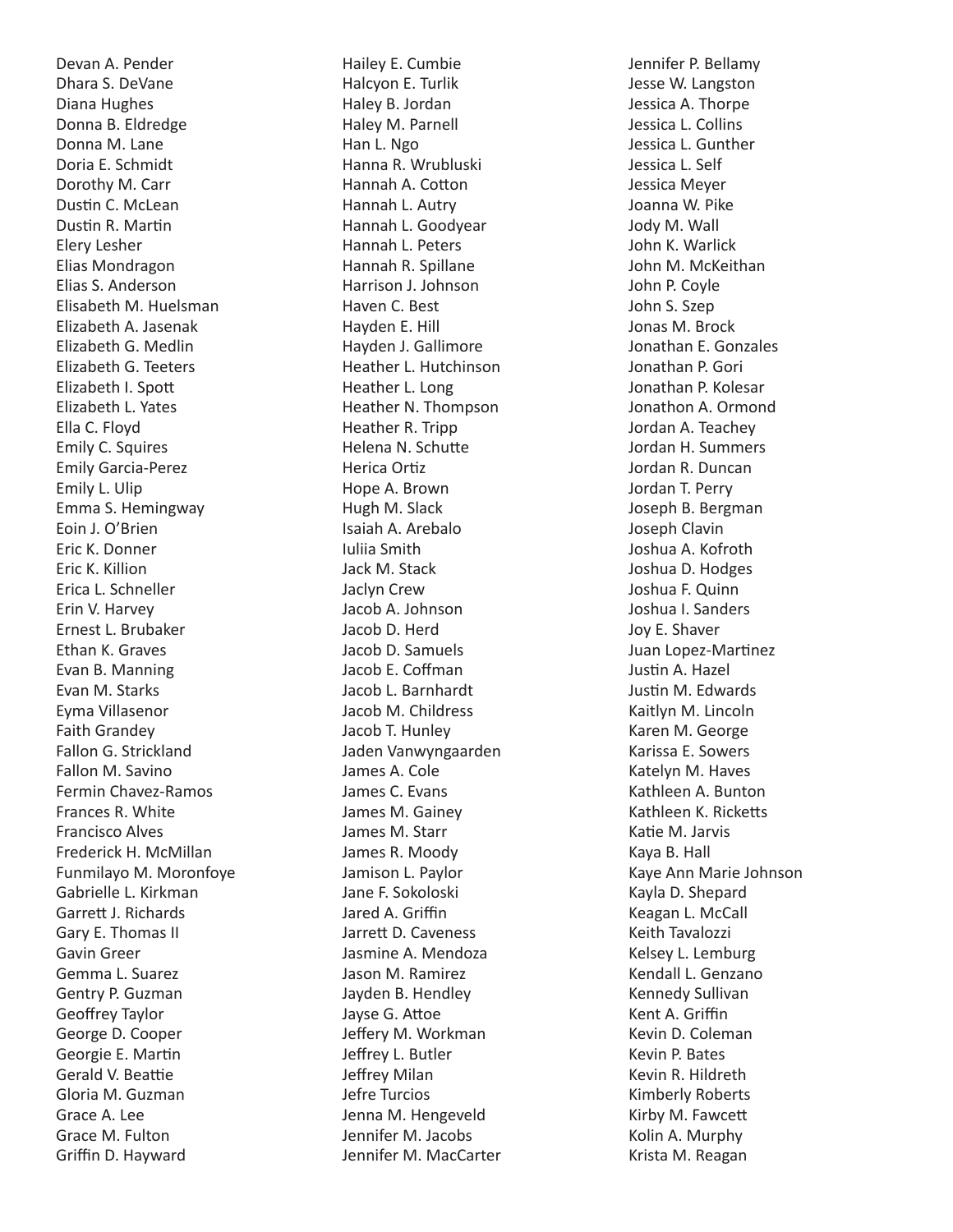Kristian N. Cannady Kyle T. Blalock Kylee S. Martin Kysheim M. Robinson Lance M. Wenig Landen S. Furr Laura Hendrick Lauren E. Cole Lauren G. Wells Lauren N. Tabisz Lauren S. Brady Lauren T. Carey Lawrence H. Guenther Lawrence W. Hargrove Le Dang Khoa Trang Leah A. Johnson Lee Norman Leila V. Hornbuckle Lela K. Farrior Lexiah P. Gates Liam Davies Lillian G. Moore Lily A. Shermansky Lindan D. Wierse Lindsey J. Knipping Lisa J. Carter Lisa Murabito Logan Colone Logan D. Manns Logan J. Alft Logan T. Brown Loni Sykes Lucas R. Sloan Lucia W. Davis Lydia Bradshaw Lyndsey A. Hayes MacKenzie Novak Madelyn G. Coombs Madelyn N. Bradshaw Madison H. Kimsey Madison J. Jacquot Madison M. Price Madison M. Walker Madison N. Berry Madison R. Brandon Maidie B. Wright Makayla R. Sanders Marco K. Nardi Marie Charlotte E. Quiambao Marissa A. Williams Mark A. Keller Markus B. Schroeder Mary C. Ruden Mary Ormsby Mason A. Chandler

Mason C. Nichols Mathew S. Congleton Matthew A. Gillespie Matthew B. Mullen Matthew C. Poole Matthew L. Francisco Matthew R. Schmied Matthias Walch Maura C. Helmerson Max A. Uchman Maxwell J. Marker Maxwell M. Cardenas Roen Maya S. Green McKenzie L. Dunlow Megan C. Jimenez Megan E. Dolan Megan L. McBride Megan Mullen Megan Tamisiea Megan Vazquez Mekyah R. Downen Melissa L. Cape Micah R. Noyes Michael A. Friant Michael A. McKinney Michael A. Scaturro, Jr. Michael C. Cosenza Michael E. Wooldridge Michael H. Guay Michael H. Labor Michael H. Maready Michael L. Parker Michael W. Higgs Michaela L. Smith Michelle A. Breit Michelle Najera Miranda C. Rhew Mohamed Kharbat Monica L. Clements Monquire J. Amos Monty J. Villines Morgan B. Wolfe Morgan E. Shackelford Nancy D. Patteson Natalie A. Harrell Natalie E. Leggett Nathan G. Haiwick Nathan R. Stine Nathaniel Beard Navaeh Armstrong Ngan K. Nguyen Nicholas A. Evans Nicholas A. Falasca Nicholas Lin Nicholas Myer

Nickolas S. Huffman Nicolas T. Pirozzi Nicole E. Tetrault Nina S. Geodakyan Noah E. Simpson Noah Hunnicutt Nolan W. Jewell Olivia D. Augi Olivia M. Griffin Olivia M. Hunter Olivia N. Chestnutt Paige E. Brecheisen Parker T. DuBose Patrick C. Liddy Patrick D. Bontrager Percy L. Bass Peyton J. Casey Philip C. Lindsey Philip Vizzini Priscilla A. Wharton Rachel E. Brittingham Rachel E. Page Rachel L. James Raina V. Gunther Reagan H. Miller Reagan J. Jernigan Rebecca H. McDoniel Rebekah F. Wilkins Reed N. Martz Regina T. Fanning Rhonda D. Farrell Robert A. Jonkheer Robin M. Baker Rosalinda Martinez Roseanna M. Roberts Ryan M. Prater Ryan V. Weir Ryleigh A. Williamson Ryleigh M. Tuttle Salania Evans Samantha N. Jackson Samaria Z. Delts Samuel Newkirk Sandra D. Applewhite Sara E. Carroll Sara L. Householder Sarah B. Coco Sarah C. McGee Sarah E. Howard Sarah K. Wells Sarah L. Zechiel Sarah M. Wiland Sarah V. Rhue Savannah M. Jones Savannah N. Wise